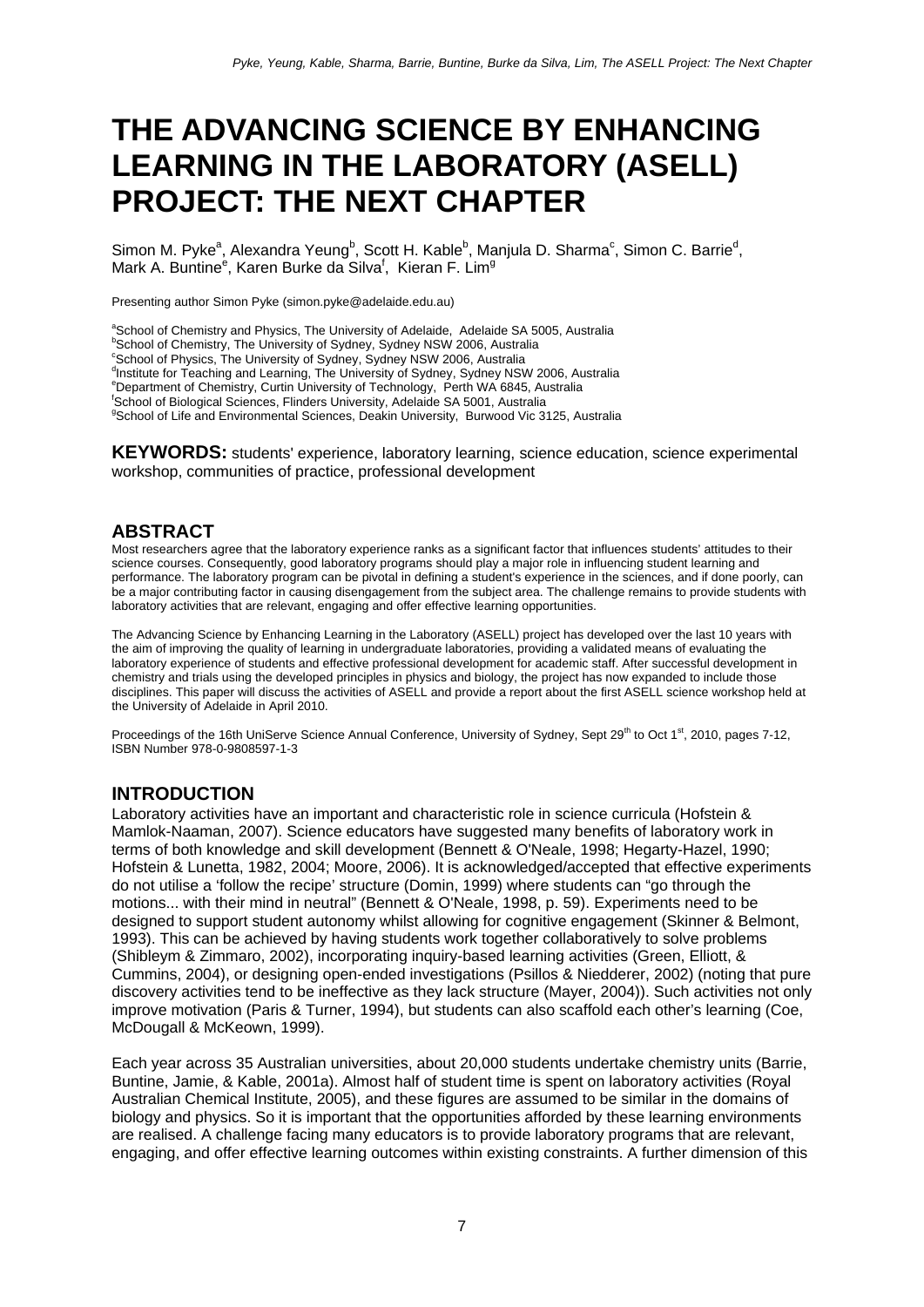challenge lies in the demonstration of the laboratory as a unique learning environment (Rice, Thomas & O'Toole, 2009).

# **THE ADVANCING SCIENCE BY ENHANCING LEARNING IN THE LABORATORY (ASELL) PROJECT**

The Advancing Science by Enhancing Learning in the Laboratory (ASELL) project provides a multi-institutional, collaborative approach for improving the quality of undergraduate laboratories and providing effective professional development for academic staff. ASELL is the expansion of the previous Australian Physical Chemistry Enhanced Laboratory Learning (APCELL) (Barrie et al*.*, 2001a, 2001b, 2001c) and the Advancing Chemistry by Enhancing Learning in the Laboratory (ACELL) projects (Buntine *et al.*, 2007; Jamie *et al.*, 2007; Read, 2006a, 2006b). A(P)CELL began in 2000 when a number of chemistry academics noticed increasingly high levels of student dissatisfaction with their undergraduate chemistry laboratory courses. It was also apparent that many of the academics who taught chemistry at the tertiary level were not familiar with educational research related to students' experiences in the laboratory. Therefore, the project team designed professional development activities that enhance both academic and student understanding of issues affecting student experiences in the laboratory.

One of the tangible outcomes of the A(P)CELL project is a database of educationally-validated undergraduate experiments on an open-access website (www.acell.org). For an experiment to be accepted onto the ACELL database, it passed through a rigorous evaluation process (see Figure 1). Submitted experiments also included student notes, demonstrator notes, technical notes, hazard/risk assessment, and the ASELL Educational template. The Educational Template provides information on the context in which the experiment is run, the educational goals which it serves, how these goals are achieved, and an analysis of student feedback data providing evidence of students' perceptions of the experiment.



#### **Figure 1: Schematic of the ACELL process**

The first stage of the ACELL process involved the third-party testing of submitted experiments at a workshop by both academics and students and the evaluation of the educational and scientific merit of the exercise. The first APCELL workshop took place in 2001 and the first ACELL workshop was held in 2006. See Table 1 for a list of past workshops. The aims of the workshop were twofold – firstly the testing serves to demonstrate that the experiment is transferrable to a new institution, by having it set-up and run away from its home laboratory. The technical notes and student notes supplied need to provide sufficient information to anyone who is unfamiliar with the experiment. Secondly, testing provides valuable feedback to submitters on the strengths and weaknesses of the experiment. At the workshop, a community of practice is also fostered where discussions of practical educational theory take place.

After an experiment completed workshop testing, it was returned to its home institution where modifications could be made before further student data was collected using the A(P)CELL Student Learning Experience (ASLE) survey. The ASLE survey consists of Likert-scale and open-response items, and the student evaluation part of the Educational Template must include a summary of the Likert-scale data and a content analysis from the open-response items. The project team and the website provide guidance as to how the analysis can be completed, including examples.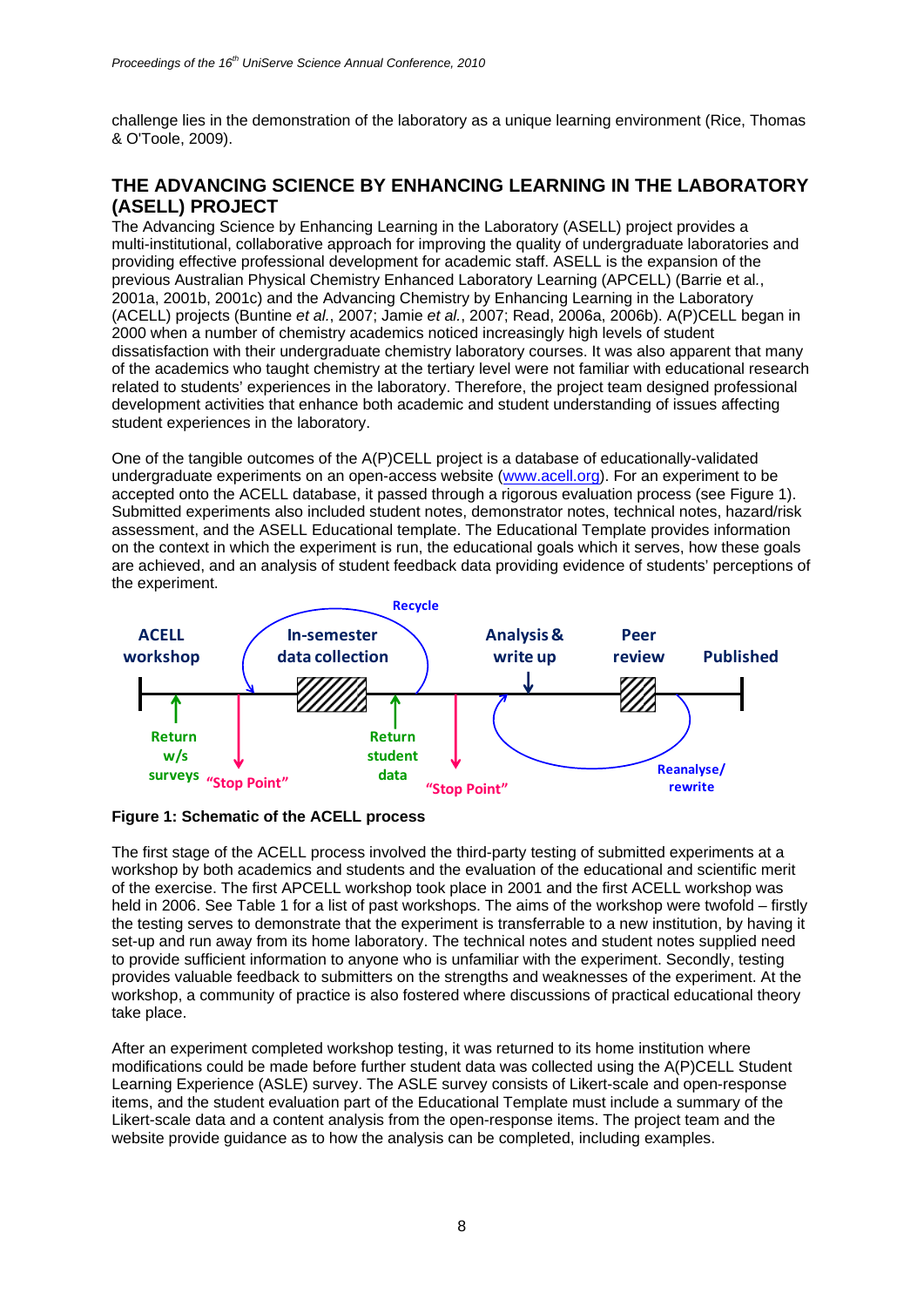| <b>Experimental workshop</b> |
|------------------------------|
| Feb, 2001 (Sydney)           |
| Nov, 2002 (Melbourne)        |
| Feb. 2004 (Hobart)           |
| Feb, 2006 (Sydney)           |
| Jan, 2007 (Adelaide)         |
| July, 2009 (Sydney)          |

#### **Table 1: Summary of past A(P)CELL workshops**

Following the analysis and provided the student data meets certain criteria, the submitter would be in a position to finalise the Educational Template and write the manuscript for publication. Complete submissions are then sent for peer review by 3 referees – a student who has participated in a workshop, a staff member of a university, and a member of the project management team. Normal editorial processes are followed where the submitters can respond to referee's comments. Acceptance of the submission leads to the inclusion of the experiment on the ACELL website. If the submission included a full manuscript, this would result in automatic acceptance for publication in either of two chemistry education journals – *Chemistry Education Research and Practice* or the *Australian Journal of Education in Chemistry* (subject to minor editing for the appropriate journal).

In 2007, the ACELL project team started to explore the possibility of applying the principles and processes developed in chemistry to other science disciplines. Exploratory workshops based on the ACELL process were held for physics (late 2007) and biology (early 2008). The success of these preliminary workshops in disciplines other than chemistry resulted in the establishment of ASELL in 2009. ASELL has four distinct goals:

- 1. to provide for the professional development of science academics by expanding their understanding of issues surrounding learning in the laboratory environment;
- 2. to facilitate the development of a community of practice of laboratory educators by providing mentoring in educational theory and practice, regular workshops, and a presence at scheduled education conferences;
- 3. to provide a sustainable mechanism, through involvement of the Australian Council of Deans of Science, to embed this cultural change as standard institutional practice; and
- 4. to conduct and enable research into learning and teaching in the laboratory environment.

It was expected that the core activity for achieving the first two goals would be through the experimental workshop model using the process for evaluation of laboratory activities developed in ACELL (as shown in Figure 1). Educationally-validated undergraduate experiments that meet the acceptance criteria will be published on an open-access website (www.asell.org – this will also include all previously accepted ACELL activities). Journals for publications in the areas of physics and biology education are currently being negotiated.

# **THE ASELL WORKSHOP – THE UNIVERSITY OF ADELAIDE, APRIL 2010**

The first ASELL Workshop was held at the University of Adelaide in April 2010. At this workshop 39 experiments were submitted for evaluation in parallel sessions across the three disciplines, biology, chemistry (including 2 biochemistry experiments) and physics. Testing of these experiments was completed over a four day period by a team of 42 academics and 41 students. In addition, a special 2-day workshop was run for Deans, Associate Deans and/or their representatives (13 delegates). Although this is the second ACELL/ASELL workshop the Deans have been invited to, it is the first workshop where there has been such a great representation. Table 2a provides a summary of the delegates who represented 15 different institutions. Table 2b shows the number and some of the types of experiments tested at each workshop. Delegates were invited to the workshop as teams (1 academic and 1 student) and paid a team registration fee. The Deans of Science at each of the participating institutions agreed to provide financial support for a team from each of the three disciplines at their institution to attend the workshop. Thus, the workshop was self funded and did not rely on external funding to run, which was the case in the past.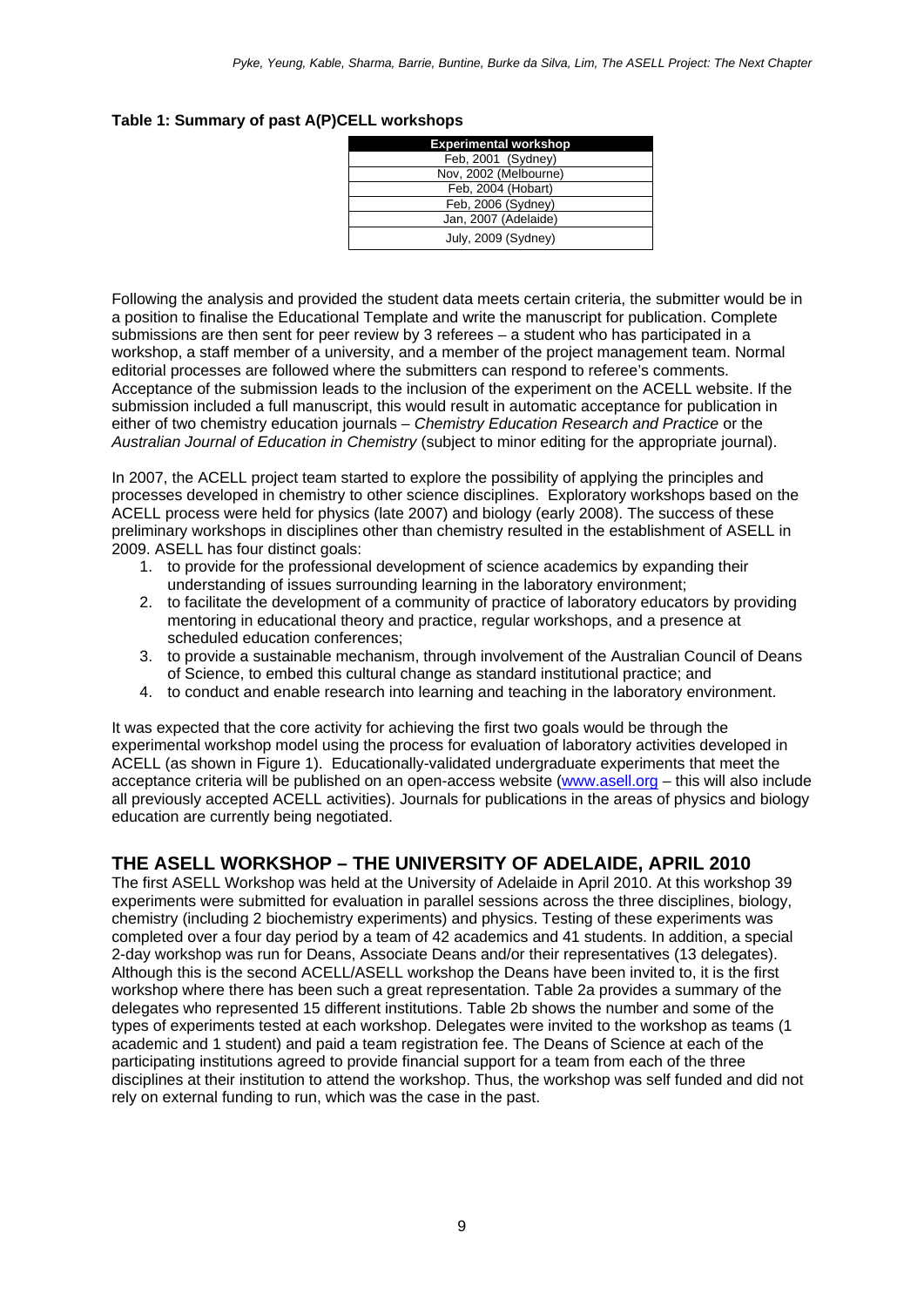| (a)              | <b>Biology</b> | <b>Chemistry</b> | <b>Physics</b> | Total | (b)          | <b>Biology</b>    | <b>Chemistry</b>   | <b>Physics</b> |
|------------------|----------------|------------------|----------------|-------|--------------|-------------------|--------------------|----------------|
| <b>Academics</b> | 12             | 16               | 14             | 42    | <b>Total</b> | 12                | 13                 | 14             |
| <b>Students</b>  | 12             | 12               | 14             | 41    |              | <b>Dissection</b> | Titration          | Pendulum       |
| <b>Deans</b>     | 5              | 6                | っ              | 13    | Types        | Botany            | Synthesis          | Radioactivity  |
| <b>Directors</b> |                | 4                |                | 6     | οf<br>labs   | Enzymes           | Analytical<br>chem | Optics         |
| <b>Total</b>     | 30             | 41               | 31             | 102   |              | Genetics          | Biochemistry       | Oscilloscope   |

## **Table 2: (a) Summary of the delegates who attended the ASELL Science Workshop and (b) Number of experiments and some of the types of activities tested at the ASELL Workshop**

The workshop was organised following the procedure shown in Figure 2. Delegates were sent an invitation to submit an experiment and attend the workshop. Academic staff delegates submitted an Expression of Interest for the experiment they wanted to evaluate. After consideration of the types of experiments submitted, academics were notified whether their experiment was accepted to be evaluated at the workshop. Following the acceptance notification, academics were required to submit all the necessary documentation for the experiment. These documents included:

- Student Notes containing the background information and experimental notes which are provided to students who are undertaking the experiment in its home institution
- Demonstrator Notes containing information and instructions for the supervision of students as they do the experiment.
- Technical Notes containing all information required by technical staff in order to set up an experiment, including a list of equipment and chemicals, estimated costs, settings for instrumentation (if appropriate), safety measures that need to be taken in the laboratory, and any other information which technical staff might require.
- **Hazard / Risk Assessment this addresses both chemical and physical hazards associated with** the experiment, as well as describing safety precautions.

The technical notes, experiment notes and risk assessments were passed onto the technical staff and PhD students who were employed to set up the workshop. Using the notes provided the experiments for the chemistry and biology workshops were set up in the corresponding laboratories at the University of Adelaide (setup commenced about 2 weeks before the workshop). Academics that submitted physics experiments were asked to send or bring their own equipment, except for common equipment provided on a list by the host institution. Equipment for biology and chemistry activities was provided by the host institution. Not all the experimental activities were easy to set up and some experiments required assistance from other disciplines. For example, two biochemistry experiments that were run at the chemistry workshop required equipment that was provided from biology. If there were any materials that could not be provided by the host institution, the submitters were asked to either send these beforehand or bring it with them (this was kept to a minimum). Fortunately, in most cases, enough laboratory space was available for the majority of experiments to be set up the day before they were due to be run. The PhD students who set up the experiments acted as technical staff throughout the workshop.



### **Figure 2: The process undertaken to set up the ASELL Science Workshop held at the University of Adelaide**

The workshop itself had a very packed schedule. A flowchart of a typical day's events is shown in Figure 3. Each day involved early morning discussion sessions focussing on the educational aspects of laboratory work where delegates were guided through an educational analysis of their submitted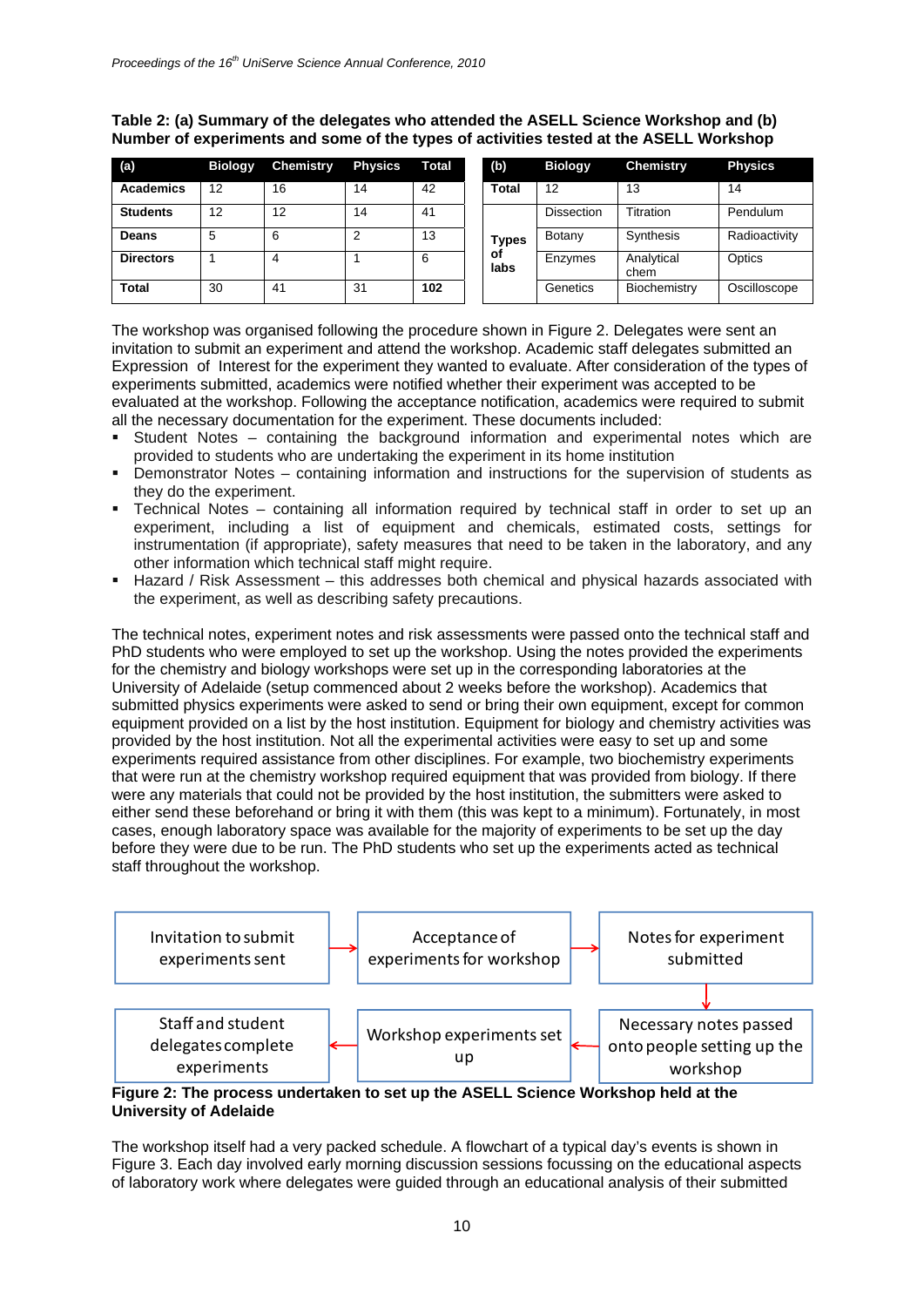experiment (this provided scaffolding for completion of the ASELL Educational Template). Morning and afternoon laboratory sessions (each 3 hours long) were separated by a communal discipline lunch break. The Deans started participating on the second day of experimental work and completed the same activities as the other delegates.

In the laboratory sessions, academic staff delegates took on the role of a student in testing the experiments, with the exception that the academic who submitted the experiment acted as the demonstrator. All delegates (academic staff and students) were assigned to work in pairs and with different people in each laboratory session, fostering networking opportunities and furthering ASELL's community of practice aims. The pairs that were assigned consisted of student+student, academic+academic, and academic+student. The Deans were treated as academic staff delegates and were also assigned a partner. Often, delegates, especially academics and the Deans, were forced to move beyond their comfort zone by undertaking experiments outside of their area of expertise. This was important in allowing academics to experience what students feel when confronted with a new experiment in an unfamiliar environment.

An important part of each day was the debrief and discussion sessions held at the conclusion of the day's activities. Delegates were asked to critically evaluate the experiments they undertook that day in a discussion forum with the submitter. Delegates approached these sessions very seriously, with many discussions continuing over dinner. One participant commented by saying *"It was good to have discussion session in the evening to allow everyone to think about the experiments and potential improvements. It also allowed me to discuss certain experiments with people who had not actually done those experiments before, which at times led to novel ideas being developed".* 

In the evenings, the delegates who were not grouped by discipline, enjoyed some downtime over dinner therefore allowing for cross discipline interaction. These were the key times people from different disciplines would interact with each other due to the packed workshop schedule. Although this is the first time a workshop of this nature has been run, a delegate even felt that they wanted *"…more interaction across disciplines and would have like to see some of the other experiments that were run. Perhaps even a session akin to a poster session where one could view and discuss a range of experiments".* 



**Figure 3: Flowchart of a typical day's events at the ASELL Science Workshop** 

# **IMPACT OF THE ASELL WORKSHOP ON THE HOST INSTITUTION**

Hosting the workshop raised the profile of not only 'what makes a good experiment' but also the similarities of these factors across what had previously been considered to be a lack of any common ground. In concert with other curriculum renewal activities currently in progress, the workshop has provided increased opportunity for development of a more holistic approach to curriculum design,